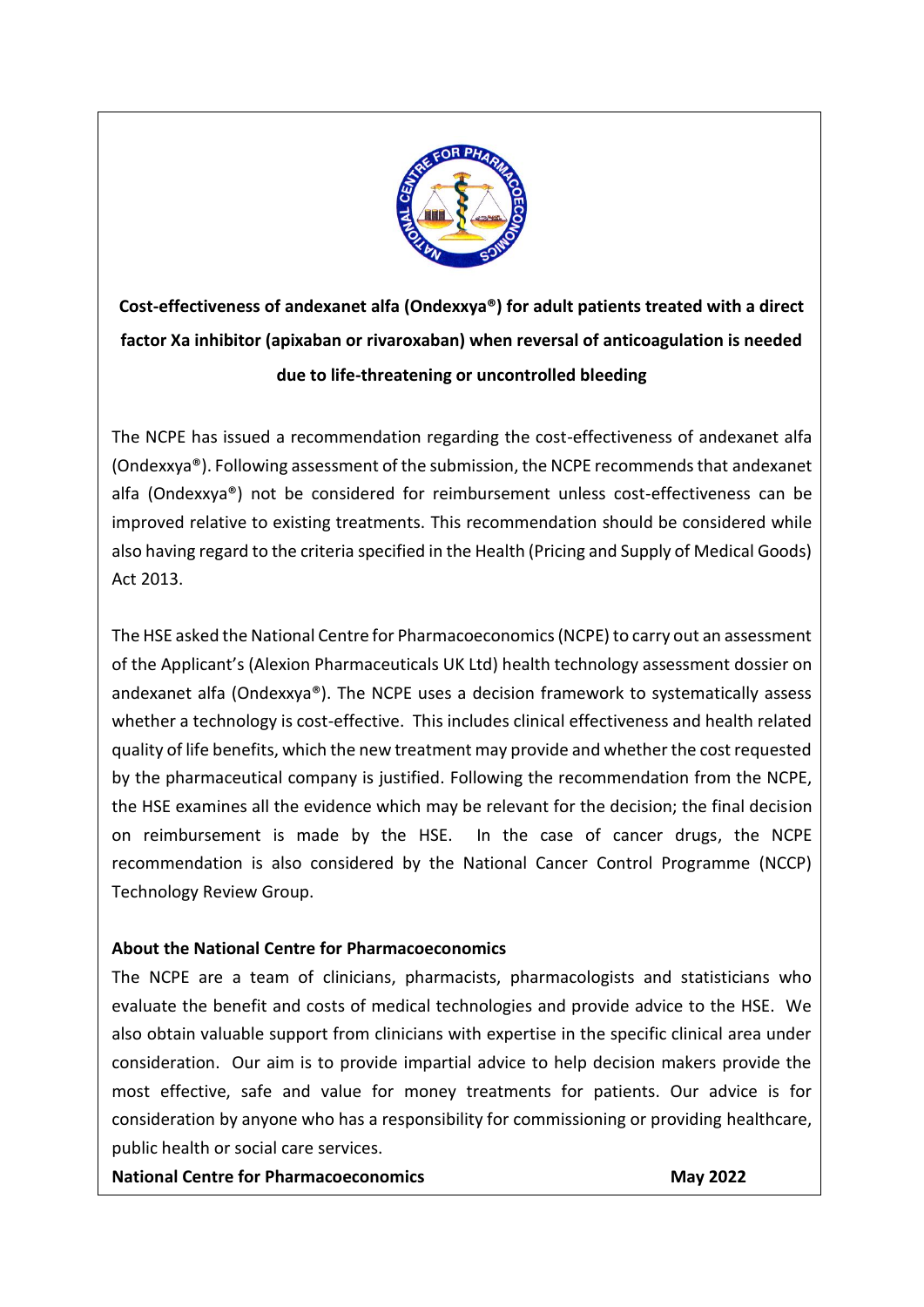#### **Summary**

In July 2021, Alexion Pharmaceuticals UK Ltd submitted a dossier which investigated the clinical effectiveness, cost effectiveness and potential budget impact of andexanet alfa for adult patients who are treated with a direct factor Xa (FXa) inhibitor (apixaban or rivaroxaban) and where reversal of anticoagulation is needed due to life-threatening or uncontrolled bleeding. Andexanet alfa received a conditional Marketing Authorisation for this indication from the European Medicines Agency (EMA). It is the only licensed treatment for this indication. Reimbursement in the hospital setting is sought.

Andexanet alfa is a recombinant form of human FXa protein that has been modified to lack FXa enzymatic activity. Andexanet alfa is a specific reversal agent for FXa inhibitors. The predominant mechanism of action is the binding and sequestration of the FXa inhibitor.

Andexanet alfa is administered as either a low or high-dose regimen. The low-dose regimen is given as a bolus intravenous (IV) injection of 400mg (at a target rate of 30mg/min) followed by a 4mg/min IV infusion for 120 minutes (i.e. 480mg infusion). The low dose regimen is recommended for patients who have received 5mg or less of apixaban or 10mg or less of rivaroxaban less than 8 hours previously or at an unknown time, or patients who have received any dose of apixaban or rivaroxaban 8 hours or more ago. The high dose regimen is given as a bolus IV injection of 800mg (at a target rate of 30mg/min) followed by an 8mg/min IV infusion for 120 minutes (i.e. 960mg infusion). The high dose regimen is recommended for patients who have received more than 5mg apixaban or more than 10mg rivaroxaban less than 8 hours previously or at an unknown time, or patients who have received an unknown dose of apixaban or rivaroxaban less than 8 hours previously.

The comparator, in the Irish setting, is Octaplex® which is a prothrombin complex concentrate (PCC). Octaplex® is not licensed for this indication.

#### **1. Comparative effectiveness of andexanet alfa**

The efficacy and safety of andexanet alfa was supported by a number of trials including a phase IIIb/IV multinational, prospective, single arm study in the target population (ANNEXA-4). Patients hospitalised with acute major bleeding, were enrolled from 15 June 2015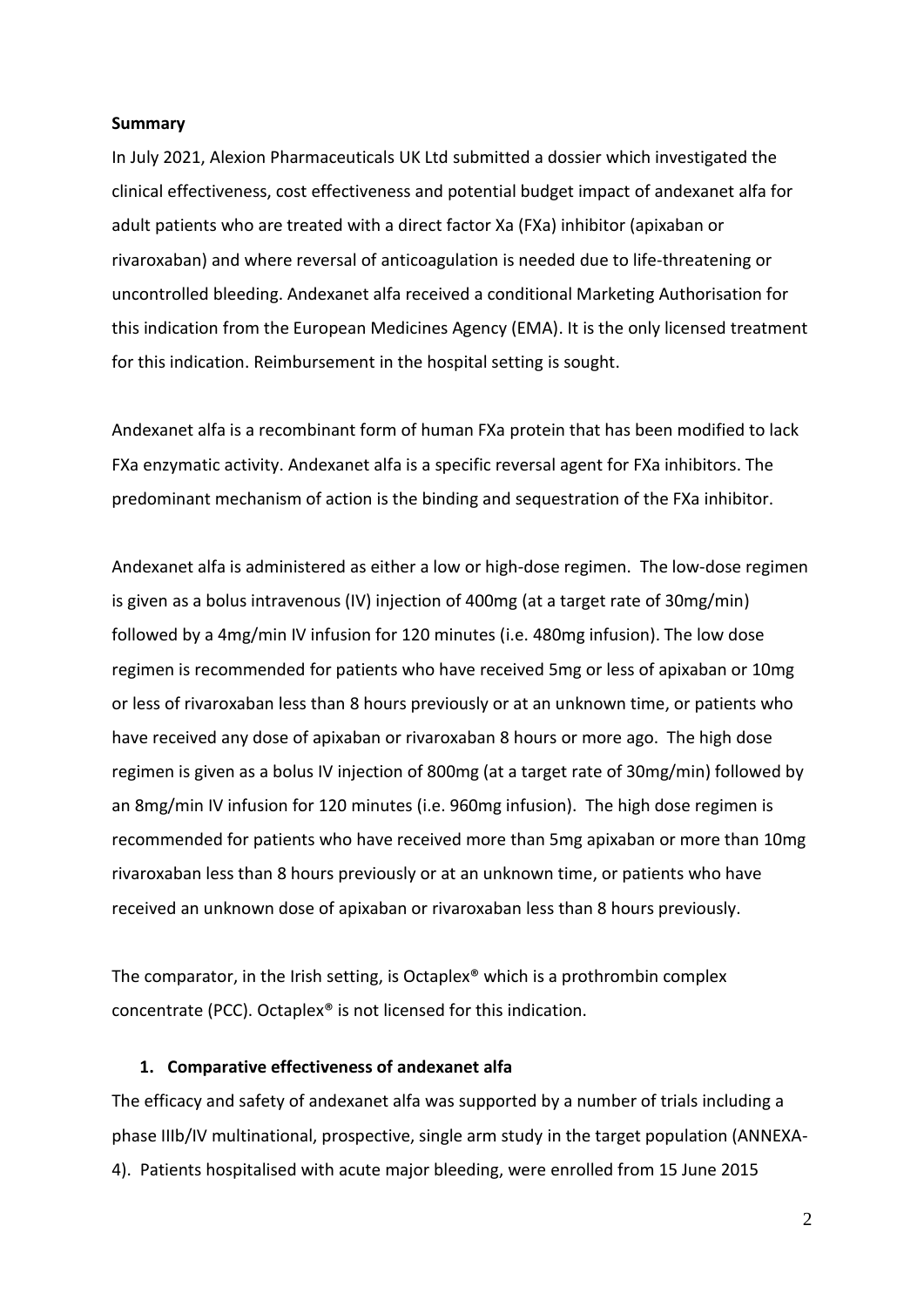through 31 May 2018. Between July 2016 to August 2017, only patients with intracranial haemorrhage (ICH) were enrolled in order to enrich the study with patients with ICH. Key exclusion criteria included expected survival of less than one month, and, for patients with ICH, a score of less than 7 on the Glasgow Coma Scale or an estimated hematoma volume of more than 60 cc.

The safety population included all patients who enrolled and received andexanet alfa. This comprised 352 patients, of whom 322 were taking apixaban (n=194) or rivaroxaban (n=128). Approximately half of the patients were male, 87% were white and the mean age was 77.4 years. Most had experienced either an ICH (65.3%) or a GI bleed (26.7%). The majority of patients (84.4%) received the low-dose regimen of andexanet alfa; the remaining received the high-dose regimen. The efficacy population included patients who met both criteria: (i) baseline anti-FXa activity of 75ng/ml or more and (ii) confirmed major bleeding at presentation. There were 254 patients in the efficacy population, of whom 234 were taking apixaban (n=134) or rivaroxaban (n=100). Baseline characteristics were similar to those of the safety population.

A key clinical endpoint outcome was 30-day all-cause mortality which was measured in the safety population. The two co-primary endpoints measured in the efficacy population were (i) the percent change in anti-FXa activity from baseline to the nadir between five minutes after the end of the bolus until the end of the infusion and (ii) the rate of excellent or good haemostatic efficacy in the 12 hours after andexanet alfa infusion with haemostatic efficacy assessed by an independent adjudication committee on the basis of prespecified criteria.

Of the patients in the safety population who completed the 30-day follow up (n=351), 54 (15.4%) died; 49 had died by day 30 and 5 died after day 30. In the efficacy population the median anti-FXa activity at baseline was 149.7 ng/mL for patients taking apixaban and 211.8 ng/mL for patients taking rivaroxaban. Median change from baseline to nadir in anti-FXa activity was -93.4% (95% CI -93.4 to -92.4%) for apixaban, and -92.5% (95% CI -92.4 to - 90.3%) for rivaroxaban. Haemostatic efficacy, at 12 hours post-andexanet alfa infusion, was good or excellent in 204 of 249 patients (82%, 95% CI 77 to 87%). Of these, 171 were adjudicated as excellent and 33 as good. Sensitivity analysis indicated that the haemostatic

3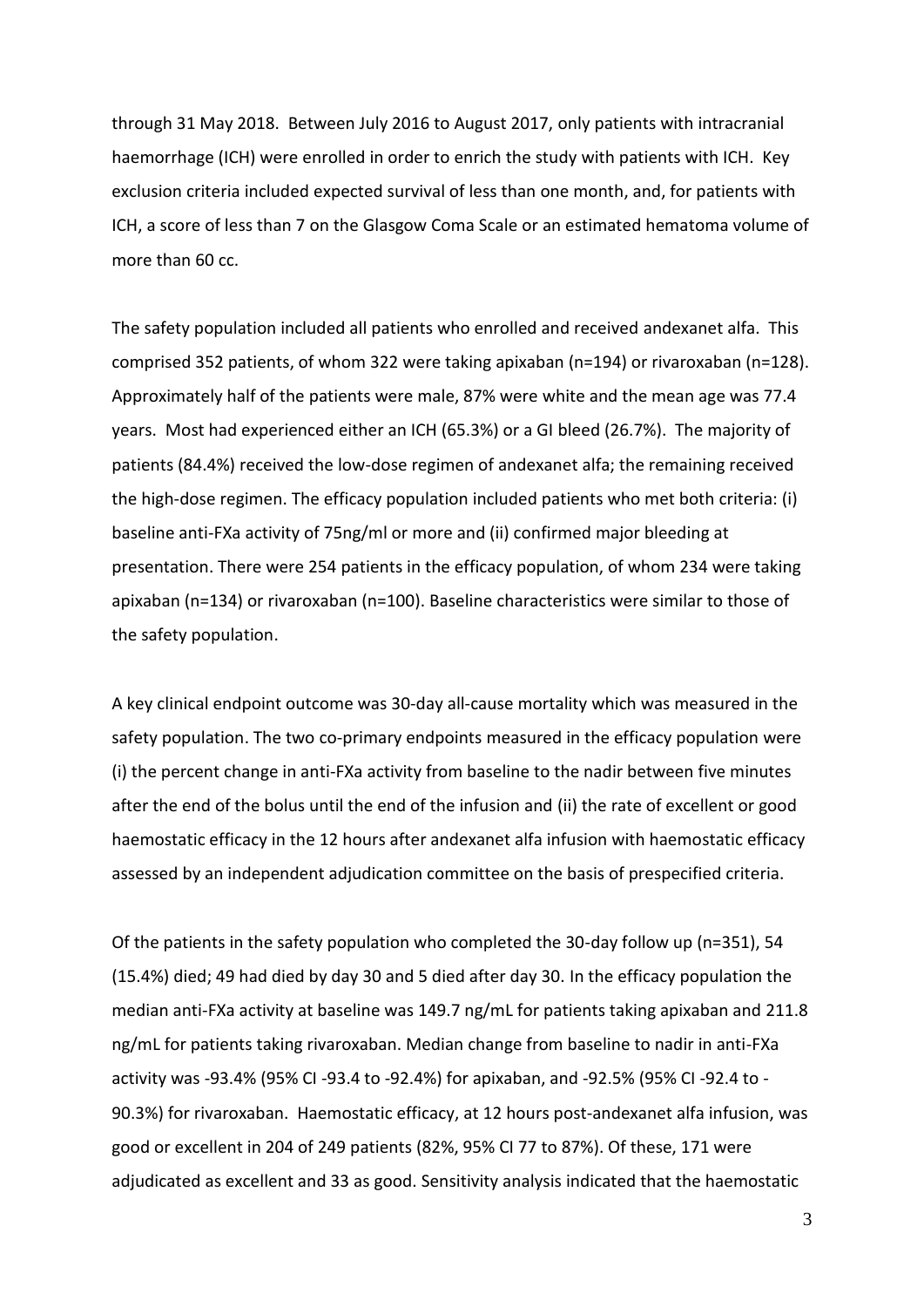efficacy in the safety population was comparable to that in the efficacy population. The most recent analysis demonstrated that the change in anti-FXa activity (a surrogate endpoint) was not predictive for achievement of haemostatic efficacy. A specific obligation of the conditional Marketing Authorisation is that correlation of the anti-FXa activity with haemostatic efficacy be substantiated.

We note that the comparative effectiveness of andexanet alfa, on reduction in morbidity or mortality, relative to current standard-of-care, is unknown. Furthermore, patients with poor prognosis were excluded from ANNEXA-4 so it is unclear if the results could be generalised to routine clinical practice. Uncertainties around the approved posology remain as dosage recommendations are based upon data-modelling in healthy volunteers and validation has not been successful. Confirmation of approved posology is a specific obligation of the conditional Marketing Authorisation. Furthermore, changes in eligibility criteria for the low and high dose regimens during ANNEXA-4 resulted in only 40% of patients receiving the dose now licensed for their indication.

There is no direct comparative evidence with PCC. The Applicant carried out an indirect treatment comparison (ITC) of andexanet alfa and PCC by combining data from ANNEXA-4 with the ORANGE study using propensity score matching. The ORANGE study was a multicentre, 3-year prospective, observational study of patients 18 years and over, on oral anticoagulants who were admitted to hospitals in the UK for a major bleeding episode. Data on major bleeding events were collected from patient case notes between October 2013 and August 2016. Patients were followed for 30 days or until discharge or death, whichever occurred first. The Applicant considered the subgroup of patients, in ORANGE, who received either apixaban or rivaroxaban and who were treated with PCC (n=145) to be suitable for matching; these were matched to patients in the safety population of ANNEXA-4 also taking apixaban or rivaroxaban (n=322).

The outcome compared was 30-day mortality; this is the main driver of the costeffectiveness results. The propensity score matching analyses in the full licensed population (i.e. all patients with any life-threatening or uncontrolled bleeding) suggest that andexanet alfa reduces 30-day mortality relative to PCC (RR of 0.45, 95% CI 0.30 to 0.69), with a

4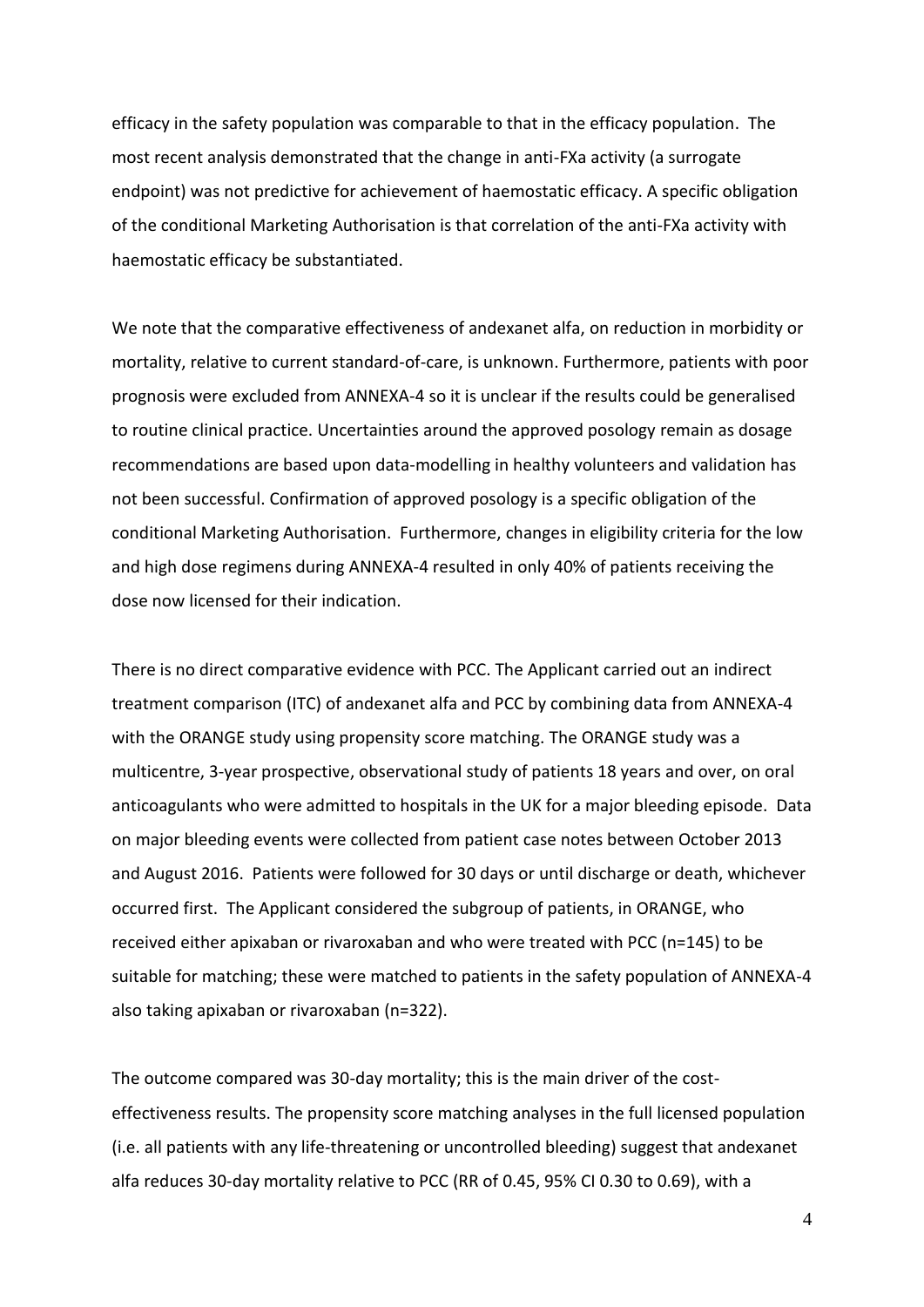statistically significant reduction seen in the subgroup with ICH (RR of 0.31, 95% CI 0.20 to 0.47) but not in the subgroups with GI bleed (RR of 0.49, 95% CI 0.21 to 1.16). The Review Group had a number of concerns with the ITC, including differences in study inclusion criteria and imbalances in unmeasured prognostic factors across studies. The Review Group explored adjustments for potential confounding bias in key sensitivity analyses. A 30-day mortality benefit, vs PCC, in patients with ICH remained in all cases. The Review Group concluded that there is likely to be some reduction in ICH mortality with andexanet alfa, but that the magnitude of this reduction is uncertain. It is plausible, but not certain, that andexanet alfa reduces 30-day mortality, vs PCC, in patients with GI bleed. No conclusions could be drawn for other bleed types.

#### **2. Safety of andexanet alfa**

Safety of andexanet alfa was evaluated in a number of clinical trials (comprising 247 healthy subjects administered an FXa inhibitor) and in 352 patients in ANNEXA-4. In healthy subjects administered an FXa inhibitor, and who then received andexanet alfa, no serious or severe adverse reactions were reported. The most frequently observed adverse reactions were mild or moderate infusion-related reactions. In ANNEXA-4, one patient experienced a serious or severe infusion-related reaction.

In ANNEXA-4, 36 of 352 patients (10.3%) with 30-day safety follow-up data had thrombotic events. Ten of the 36 patients had restarted antithrombotic therapy at the time of the event, and all 36 patients had been anticoagulated for a prior history of venous thromboembolism and/or atrial fibrillation at the time of receiving andexanet alfa. The risk of thromboses and thromboembolic events will be subject to further evaluation in the postauthorisation phase.

#### **3. Cost effectiveness of andexanet alfa**

A cohort level, state-transition model was used in the submission, which consisted of a decision tree component and a Markov component. Survivors of the 30-day decision tree model entered the long-term Markov model. The model consisted of health states for survivors of each bleed type, as well as an absorbing state for death. The model had a lifetime horizon, defined as 22.3 years. Patient characteristics were generally based on the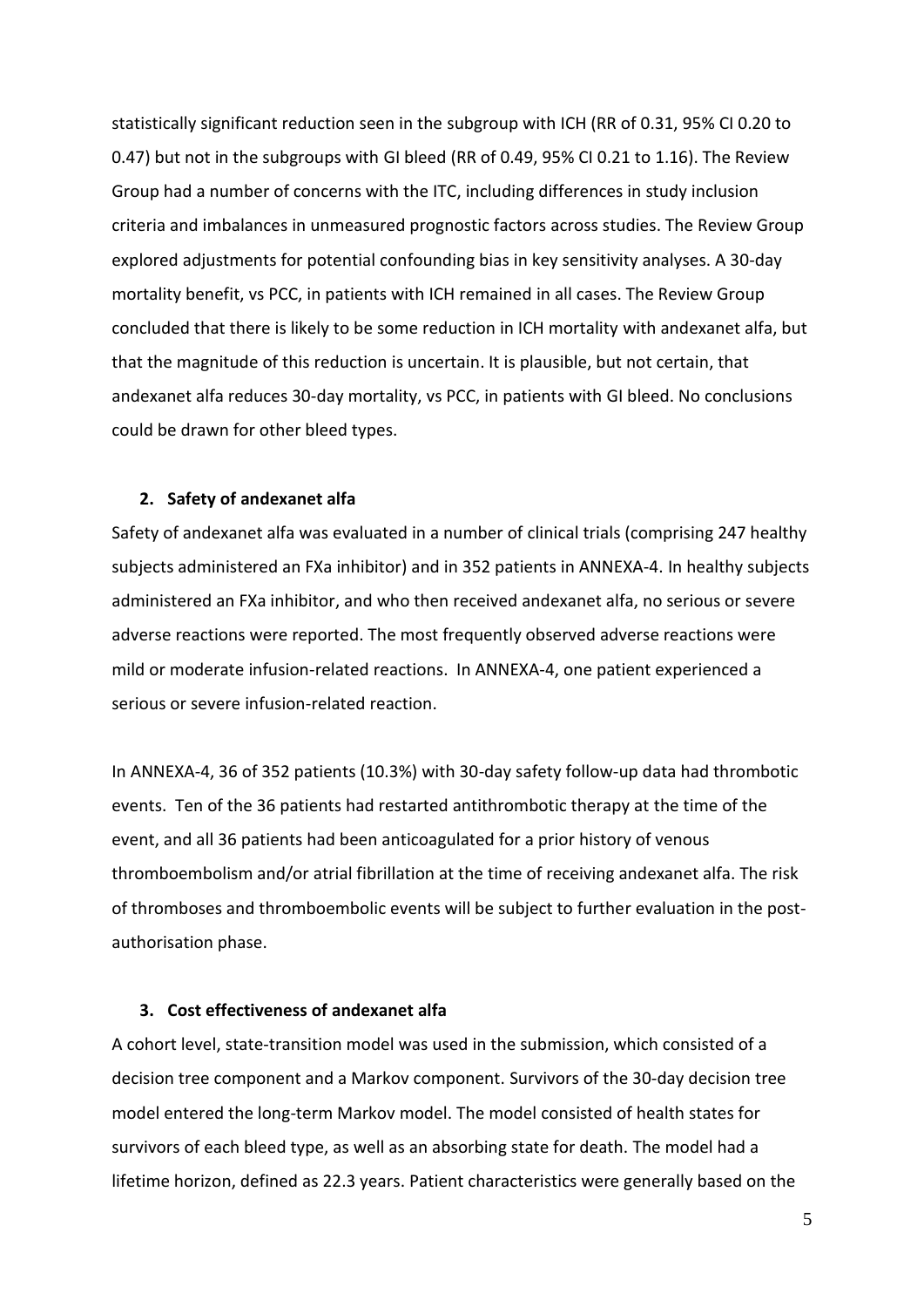subgroup of patients in ANNEXA-4 who were treated with apixaban or rivaroxaban (safety population, n=322). The mean age of patients entering the model was 77.7 years. The modelled population comprised patients with ICH (64.9% of population), patients with GI bleeds (25.5% of population) and patients with 'other bleeds' (9.2% of population). 'Other bleeds' were modelled as a mixture of intraocular bleeds, intraspinal bleeds, pericardial bleeds and retroperitoneal bleeds. The Review Group considered the model population to be broadly representative of the full licensed population. Cost effectiveness was also evaluated in the subgroup of patients with ICH and in the subgroup of patients with GI bleed. The main clinical outcome captured was overall survival.

In the decision tree, the 30-day mortality in the subgroup with ICH bleeds and the subgroup with GI bleeds were informed by the propensity score matching analyses. Due to the paucity of data for patients with 'other bleeds', the effects on 30-day mortality rates here were informed by assumptions, the literature and clinical opinion. The Review Group consider these model inputs to be uncertain; however, model outputs were not sensitive to these inputs.

For survivors of ICH, post-bleed modified Rankin Scale (mRS) scores predicted long-term survival and utility values in the Markov model. The Review Group note that mRS scores for individual patients may change over time, however, the model structure did not allow for this. Long-term morality for survivors of non-ICH bleeds and utility values for the different bleed types were informed by the literature. The Applicant assumed survivors of ICH in the andexanet alfa arm had more favourable mRS scores than those in the PCC arm. This assumption was removed from the NCPE adjusted base case, with one-month mRS scores from ANNEXA-4 applied in both arms. The Applicant's assumptions on additional treatment benefits in the 'other bleed' cohort were also removed owing to lack of robust evidence to support such assumptions. However, concerns with the ITC remain and the Review Group concluded that the results were too uncertain to provide a meaningful estimate of treatment effect.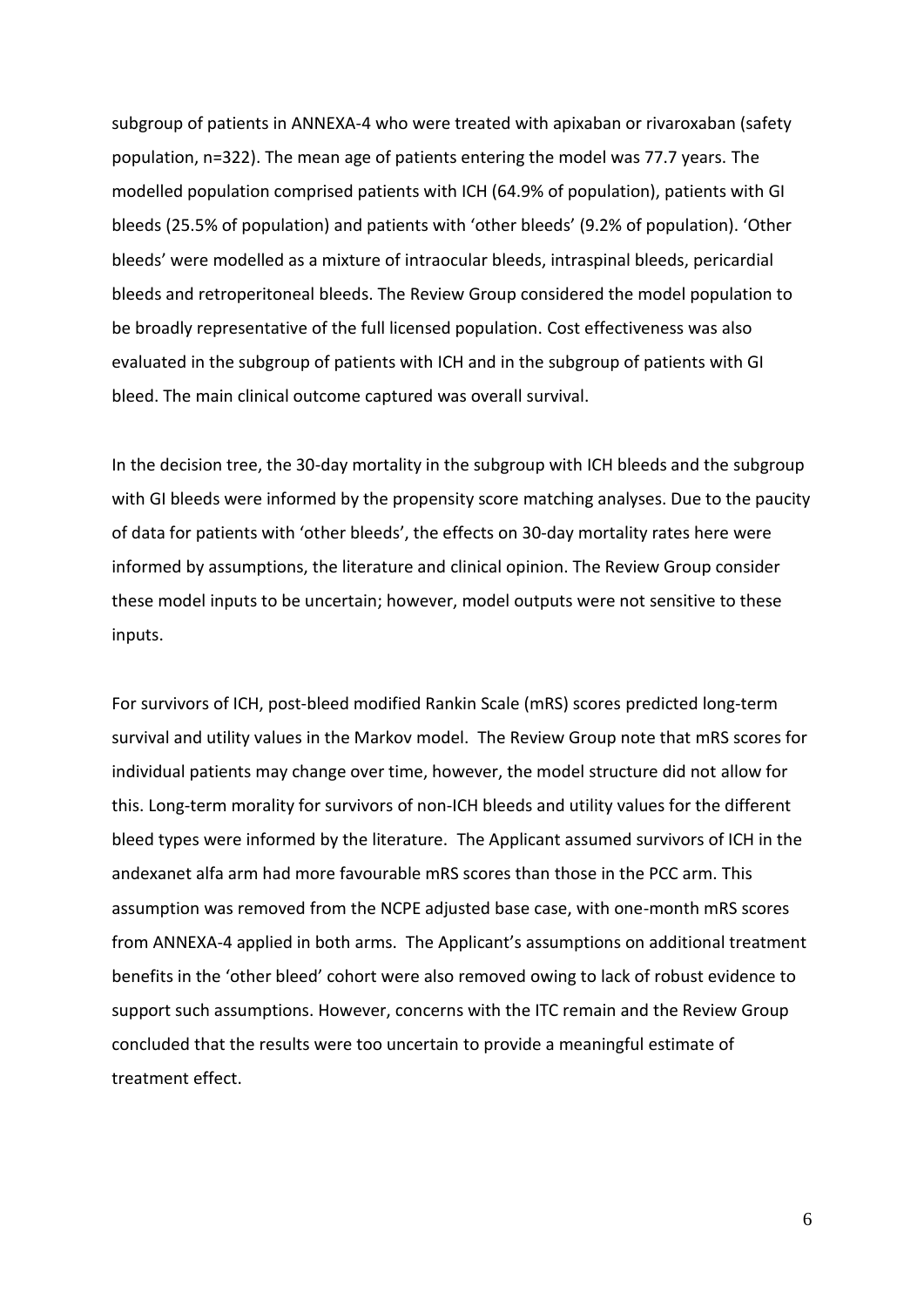Deterministic incremental cost-effectiveness ratios (ICERs) generated under the NCPE adjusted base case and the Applicant's base case assumptions are shown in Table 1 and Table 2, respectively.

|                                        | <b>Total costs</b> | <b>Total</b> | <b>Incremental costs</b> | <b>Incremental</b> | <b>ICER</b>              |  |  |  |
|----------------------------------------|--------------------|--------------|--------------------------|--------------------|--------------------------|--|--|--|
| <b>Treatments</b>                      | (€)                | <b>QALYs</b> | (€)                      | <b>QALYs</b>       | E/QALY)                  |  |  |  |
| <b>Full licensed population</b>        |                    |              |                          |                    |                          |  |  |  |
| Andexanet alfa                         | 85.989             | 2.62         | ۰                        | -                  | $\overline{\phantom{a}}$ |  |  |  |
| <b>PCC</b>                             | 64,013             | 2.14         | 21,977                   | 0.48               | 46,117                   |  |  |  |
| Intracranial haemorrhage subgroup      |                    |              |                          |                    |                          |  |  |  |
| Andexanet alfa                         | 84.705             | 1.62         |                          |                    |                          |  |  |  |
| <b>PCC</b>                             | 57,231             | 1.07         | 27,474                   | 0.55               | 50,209                   |  |  |  |
| <b>Gastrointestinal bleed subgroup</b> |                    |              |                          |                    |                          |  |  |  |
| Andexanet alfa                         | 26.610             | 3.91         |                          |                    |                          |  |  |  |
| <b>PCC</b>                             | 11,423             | 3.43         | 15,187                   | 0.49               | 31,016                   |  |  |  |

**Table 1 NCPE adjusted base case incremental cost-effectiveness results\***

ICER: incremental cost-effectiveness ratio; PCC: prothrombin complex concentrate; QALY: quality-adjusted life year; SoC: standard of care

\* A discount rate of 4% on costs and outcomes is applied. Figures in the table are rounded, and so calculations may not be directly replicable.

| <b>Treatments</b>                      | <b>Total costs</b><br>(€) | <b>Total</b><br><b>QALYs</b> | <b>Incremental costs</b><br>(€) | <b>Incremental</b><br><b>QALYs</b> | <b>ICER</b><br>E(QALY) |  |  |  |
|----------------------------------------|---------------------------|------------------------------|---------------------------------|------------------------------------|------------------------|--|--|--|
|                                        |                           |                              |                                 |                                    |                        |  |  |  |
| <b>Full licensed population</b>        |                           |                              |                                 |                                    |                        |  |  |  |
| Andexanet alfa                         | 90,028                    | 2.51                         |                                 | $\overline{\phantom{a}}$           |                        |  |  |  |
| <b>PCC</b>                             | 65.842                    | 1.56                         | 24.186                          | 0.95                               | 25,378                 |  |  |  |
| Intracranial haemorrhage subgroup      |                           |                              |                                 |                                    |                        |  |  |  |
| Andexanet alfa                         | 84,705                    | 1.78                         |                                 |                                    |                        |  |  |  |
| <b>PCC</b>                             | 56.736                    | 0.68                         | 27,968                          | 1.10                               | 25,373                 |  |  |  |
| <b>Gastrointestinal bleed subgroup</b> |                           |                              |                                 |                                    |                        |  |  |  |
| Andexanet alfa                         | 26.610                    | 3.89                         |                                 |                                    |                        |  |  |  |
| <b>PCC</b>                             | 11,270                    | 3.26                         | 15,340                          | 0.63                               | 24,572                 |  |  |  |

**Table 2 Applicant base case incremental cost-effectiveness results\***

ICER: incremental cost-effectiveness ratio; PCC: prothrombin complex concentrate; QALY: quality-adjusted life year; \* A discount rate of 4% on costs and outcomes is applied. Figures in the table are rounded, and so calculations may not be directly replicable.

In both the NCPE-adjusted and Applicant's base case, the probabilistic ICERs were similar to the deterministic ICERs. The probability of cost effectiveness in the full licensed population, at a willingness-to-pay threshold of €45,000 per QALY, was 48% in the NCPE adjusted base case and 92% in the Applicant base case. At a willingness-to-pay threshold of €20,000 per QALY the probability of cost effectiveness, in the full licensed population, was 6% in the NCPE adjusted base case and 34% in the Applicant base case. The probabilistic sensitivity analyses highlighted the uncertainty in relative effectiveness.